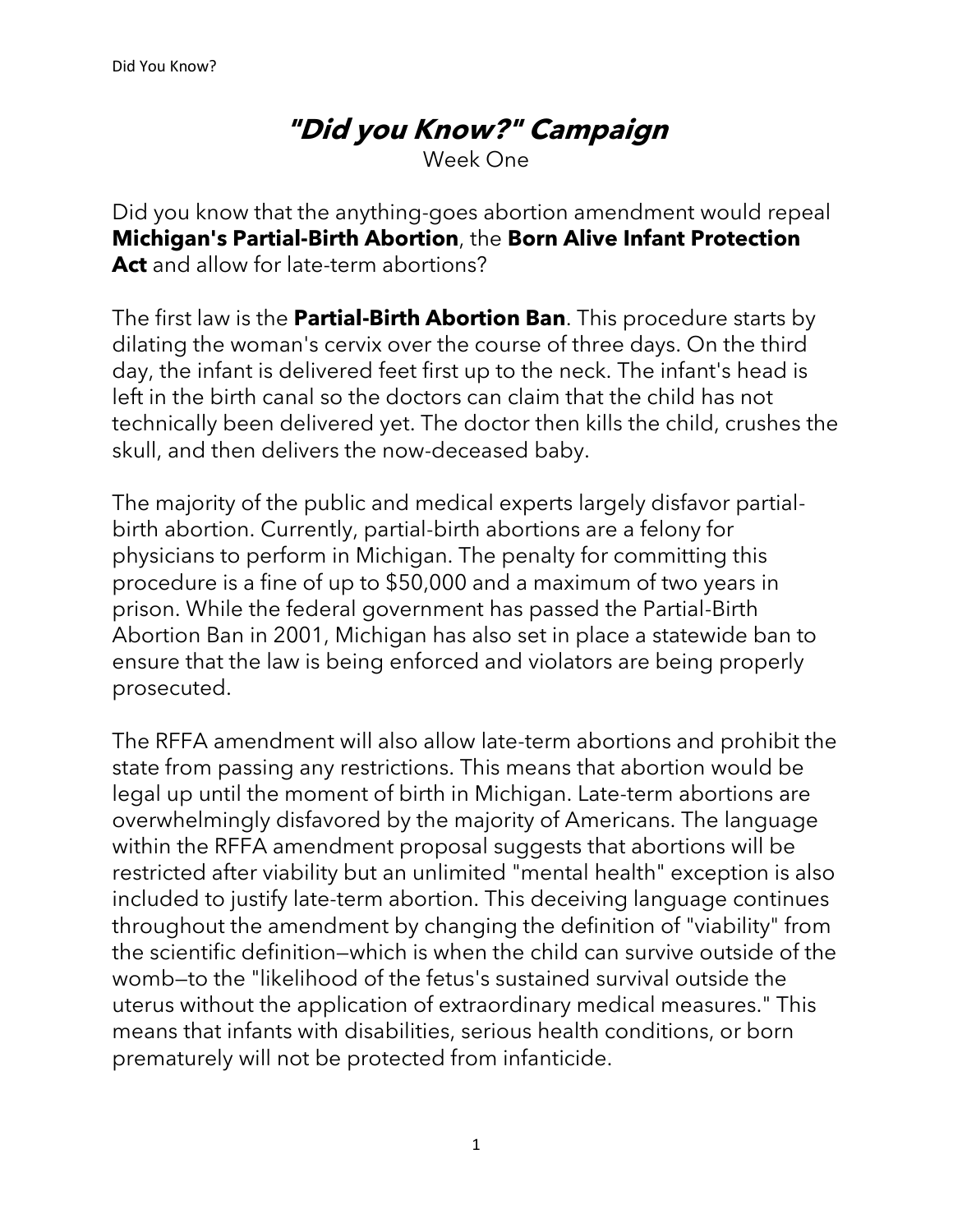The second law that will be repealed by the RFFA amendment is the **Born Alive Infant Protection Act**. This act was passed in 2002 when Governor Engler signed it into law with bipartisan support from the MI House and Senate. The law ensures that infants born alive during an abortion are granted full rights of legal personhood and are given lifesustaining treatment. If the infant is born alive and is born too young to survive, the child should then be given perinatal care.

Under the Born Alive Infant Protection Act, women are protected from prosecution, while doctors who neglect abortion survivors can be prosecuted. The Born Alive Infant Protection Act also ensures that children can be surrendered under the Safe Delivery Act so they can be adopted quickly by a loving family. Abortion survivors are rare but do occur. The Abortion Survivors Network is a community that provides resources and a voice for survivors. They strive to educate the public on this "taboo" subject and let the world know that they exist.

These two laws and the future of restricting late-term abortions ban are in jeopardy and need your protection. Innocent lives are hanging on the whim of the radical pro-aborts in Michigan who don't just want to legalize abortion, they want unlimited and unrestricted abortion *anywhere*, anytime, and anyway.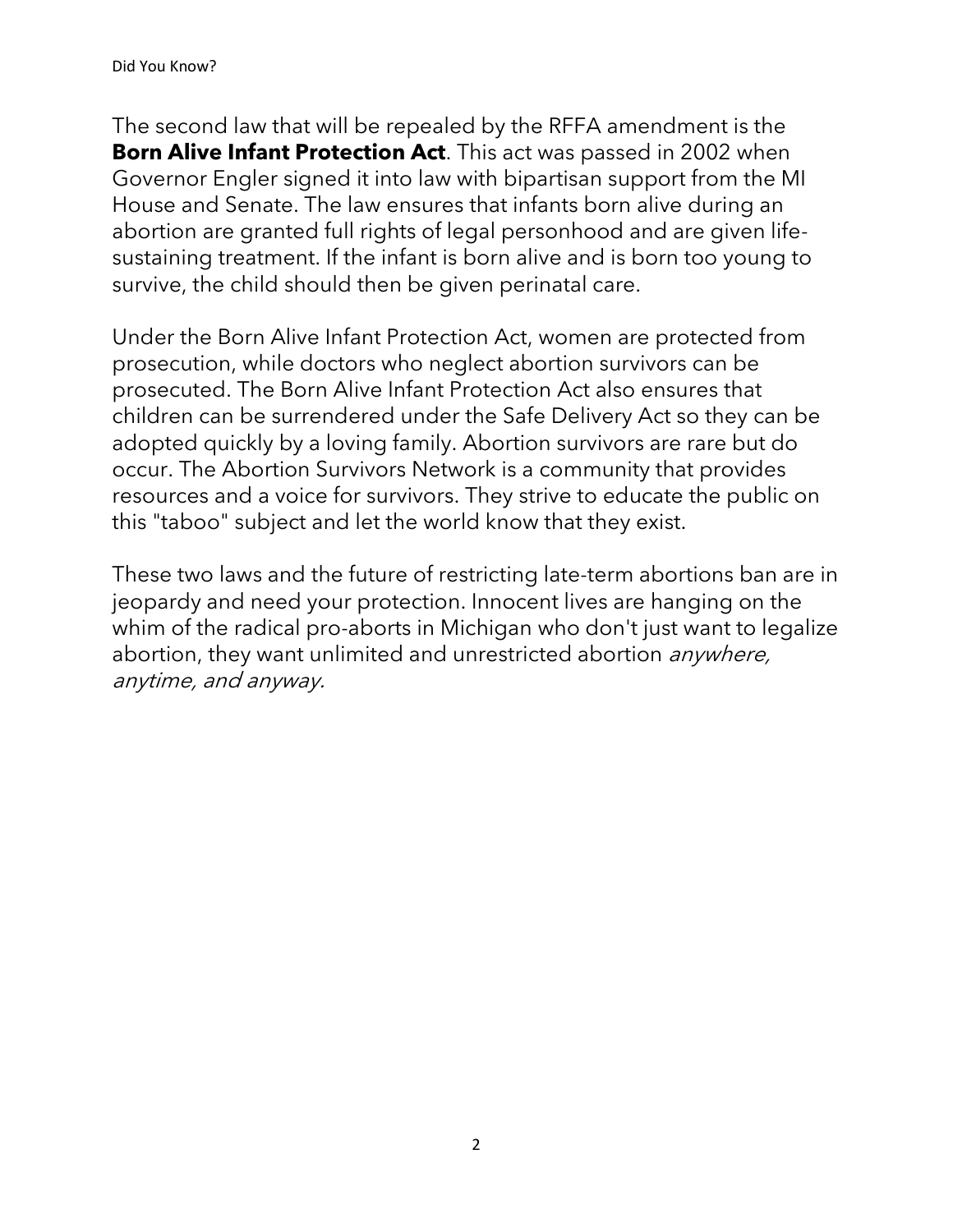Week Two

Did you know that the anything-goes abortion amendment would repeal Michigan's informed consent laws and clinic licensing regulations?

The first law is **Informed Consent**. Informed consent is an umbrella of several different laws that are widely supported by the public. The Abortion Industry has opposed informed consent laws and claims they aren't acceptable clinical standards of practice.

Informed Consent laws include:

- 1. A 24-hour waiting period for women to reflect on their choice and to ensure they have time to read the information provided by the physician.
- 2. **Coercive Abortion Prevention Act**: Abortionists are required to screen women for coercion to have an abortion. The Abortion Industry tends to follow the "no questions asked" policy which protects rapists and human traffickers.
- 3. **Ultrasound Viewing Option**: Abortionists are required to give women the option to see their ultrasounds. This falls under basic medical ethics which allows patients to see their own test and scan results.
- 4. Abortion facilities are required to give women information about the abortion procedure and basic facts about the baby's development. This includes the risks of the procedure; just as patients are given information on, for example, wisdom teeth extraction. Women are also given alternatives to abortion like adoption.

Most of these Informed Consent laws were signed into law in 1993 by Governor Engler but were blocked by abortion facility owners until September 15, 1999, when they finally went into effect. The Ultrasound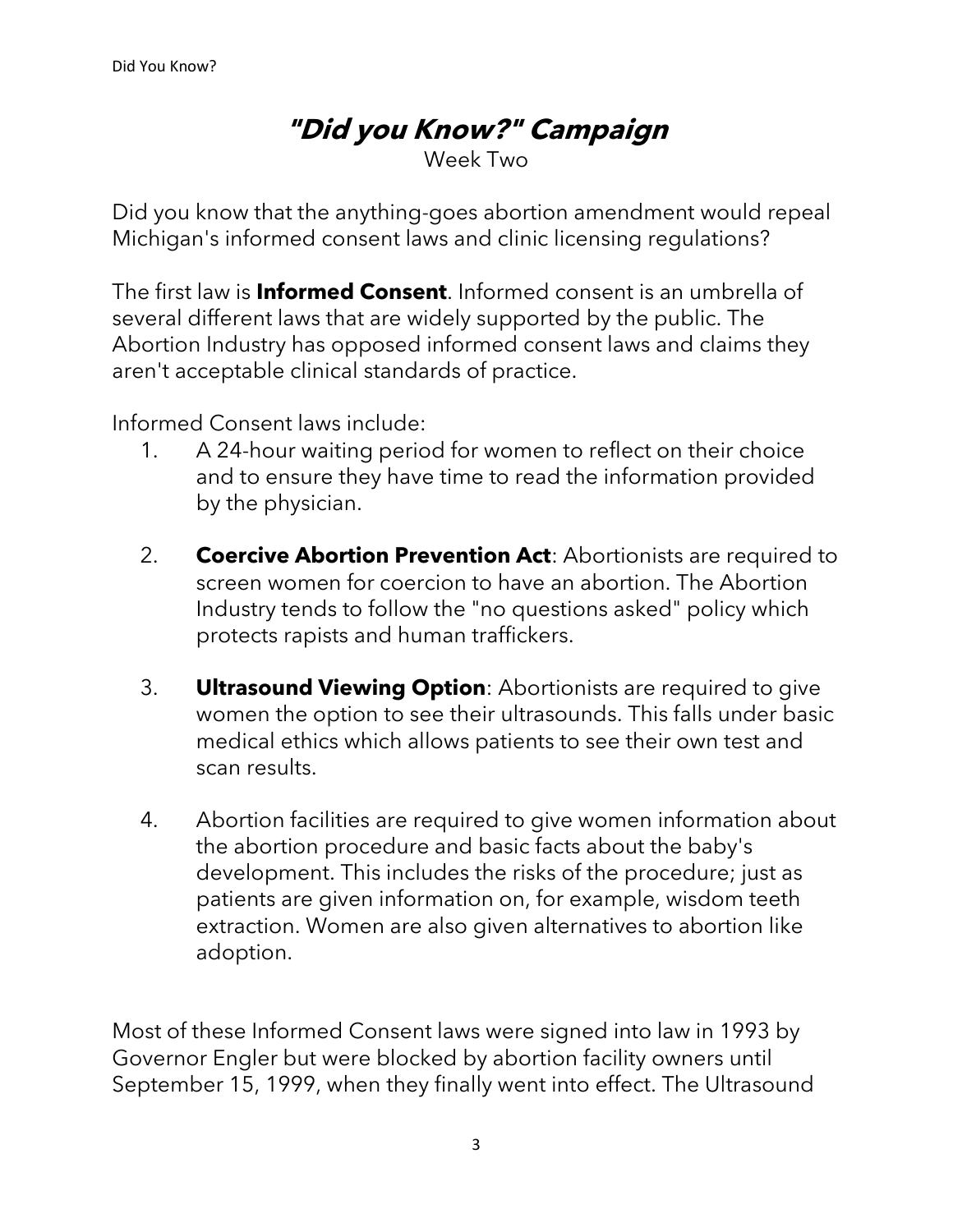Viewing Option was signed into law in 2006 by Governor Granholm and the Coercive Abortion Prevention Act was signed into law in 2016 by Governor Synder.

The second set of laws that will be repealed by the RFFA amendment are the **clinic licensing laws.** The Abortion Clinic Regulations of 1999 was a three-package bill that included:

- 1. Clinic Regulation Act
- 2. Abortion Reporting Law
- 3. Abortion Injury Reporting Act

Michigan's abortion facility licensing laws were significantly updated in 2012, leading to several abortion facilities closing because they couldn't meet basic health and safety standards. The update simply required abortion facilities to meet the standards that other outpatient facilities routinely follow.

To help you understand how important clinic licensing laws are for the general safety of women and the public, consider the Muskegon abortion facility. The Muskegon facility closed in December 2012 after the fire marshal found fire code issues. The reason for the facility closing was a shock for the public who didn't know that the facility used rusty medical equipment and blood-stained patient rooms.

The Kalamazoo Planned Parenthood is also an example of why abortion facilities need regulation. Cree Erwins died in 2016 following a botched abortion. The anything-goes abortion amendment is trying to eliminate all safeguards so that someone who performed a botched abortion or committed malpractice could not be prosecuted or even investigated.

Innocent lives are hanging on the whim of the radical pro-aborts in Michigan who don't just want to legalize abortion, they want unlimited and unrestricted abortion anywhere, anytime, and anyway.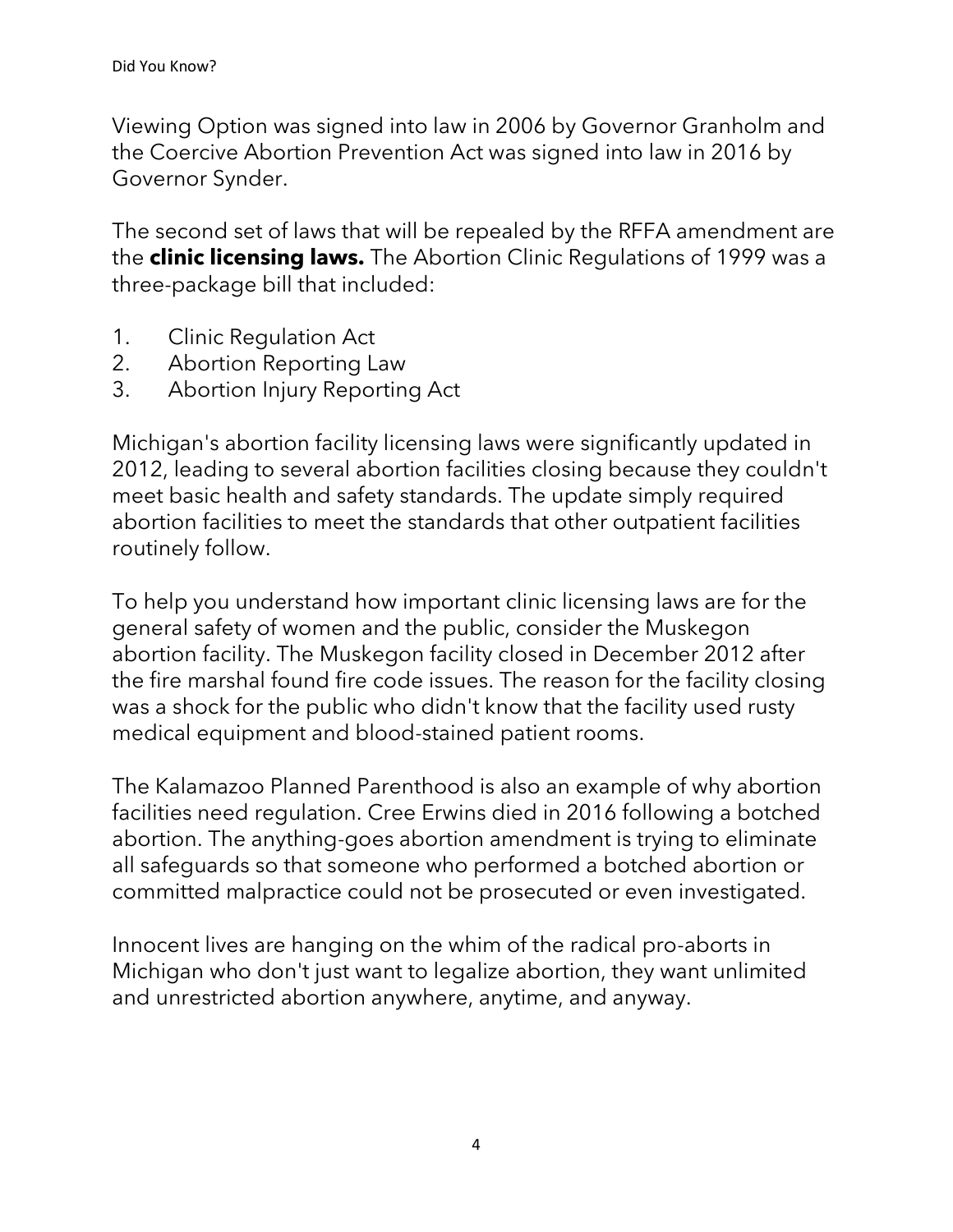Week Three

Did you know that the anything-goes abortion amendment would repeal laws preventing taxpayer funding for abortions?

This week, we are focusing on laws that prevent taxpayer funding for abortions. These laws include the **Medicaid Abortion Funding Ban**, the **Abortion Insurance Opt-out Act**, and **the Separating Abortion and Family Planning Funding law**.

The first law is the **Medicaid Abortion Funding Ban**. This ban received overwhelming support through a ballot proposal and was ultimately voted for on the November 1988 ballot. Polling continues to show that voters, whether pro-abortion or prolife, do not want to be forced to pay for other people's abortions.

Since the **Medicaid Funding Ban** was passed, abortions have decreased by about 250,000. These 250,000 people are now 55 years old or younger and are valuable family members, friends, and citizens of Michigan.

The anything-goes RFFA abortion amendment claims that its foundation is built on freedom. Freedom for all, to be specific. But freedom does not force people to violate their conscience. Currently, the ban prohibits public dollars from going towards abortions for people on welfare. However, if the RFFA amendment is passed, there is a possibility that all abortions could be funded through taxes, not just welfare recipients.

The second law that the RFFA amendment will repeal is the **Abortion Insurance Opt-Out Act**. This act was passed in 2013 as defensive measures to protect people from Obamacare's expansion of abortion funding. Under this act, people who want abortions covered by health insurance can choose an optional rider on their policy. Only the people paying for the optional rider are paying for the abortion.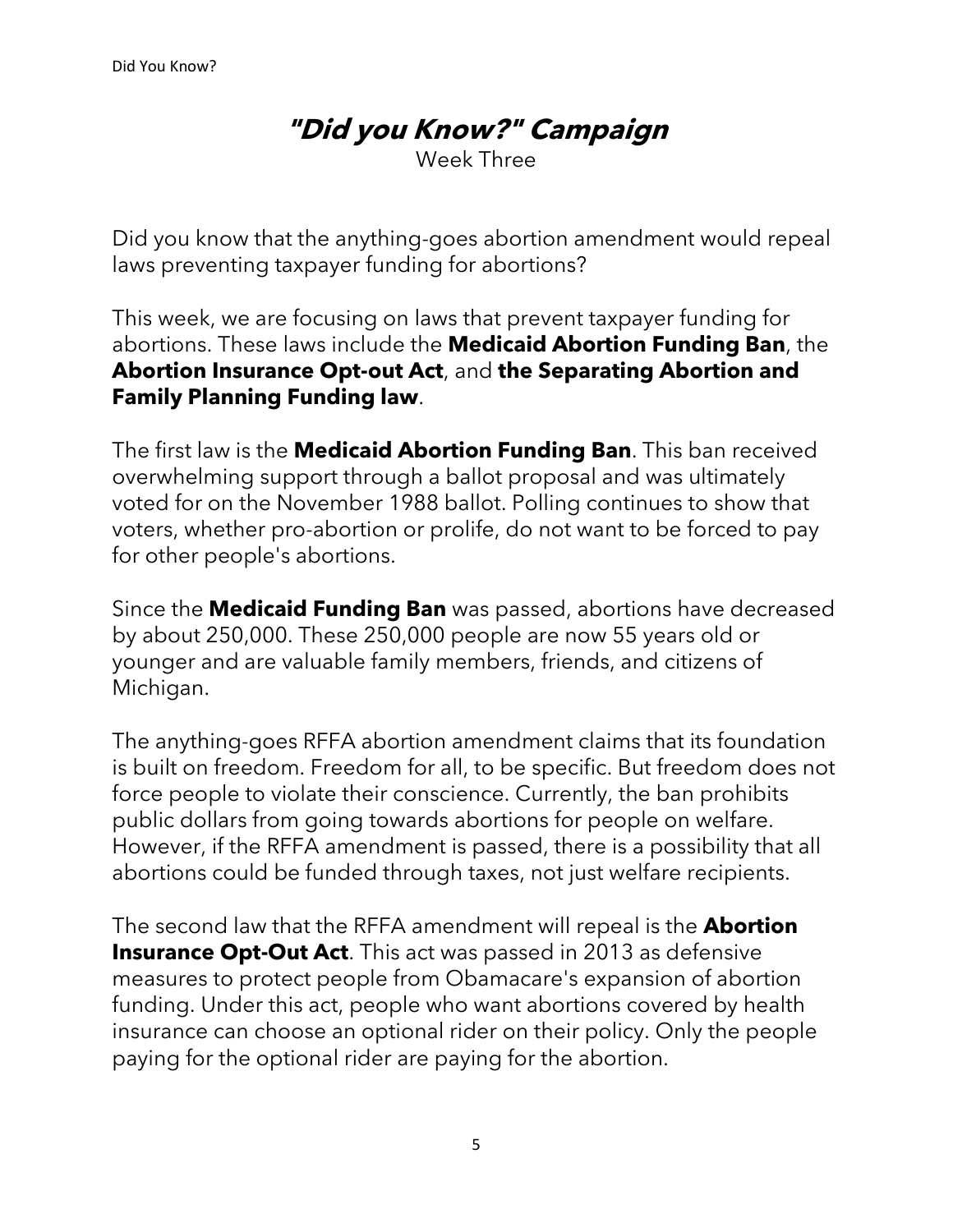Back in 2013, the opposition to this act was spreading false claims that the Opt-Out Act would affect women's insurance coverage for miscarriage treatment. This is completely false and just another way for the abortion industry to scare women so the act wouldn't be supported.

The third law and final law that we are covering this week is the **Separating Abortion and Family Planning Funding H.B. 4655**. This bill was signed into law on May 23, 2002, by Governor Engler.

This Michigan law prioritizes funding for organizations that provide family services and don't promote or perform abortions. Before this law was passed, state dollars were going to Planned Parenthood which claims to provide family services, and in turn, county health departments were getting the short end of the stick by getting fewer funds. The act does not cut any funding for family services, it simply redisperses the money so that it goes to organizations that actually deserve the funds and use the money to help families in need. If the RFFA amendment is passed, Planned Parenthood, the organizer behind the amendment, will benefit substantially.

Not only do the radical pro-aborts in Michigan want unlimited and unrestricted abortion anywhere, anytime, and anyway, they want you to pay for it so they can get "free" abortions.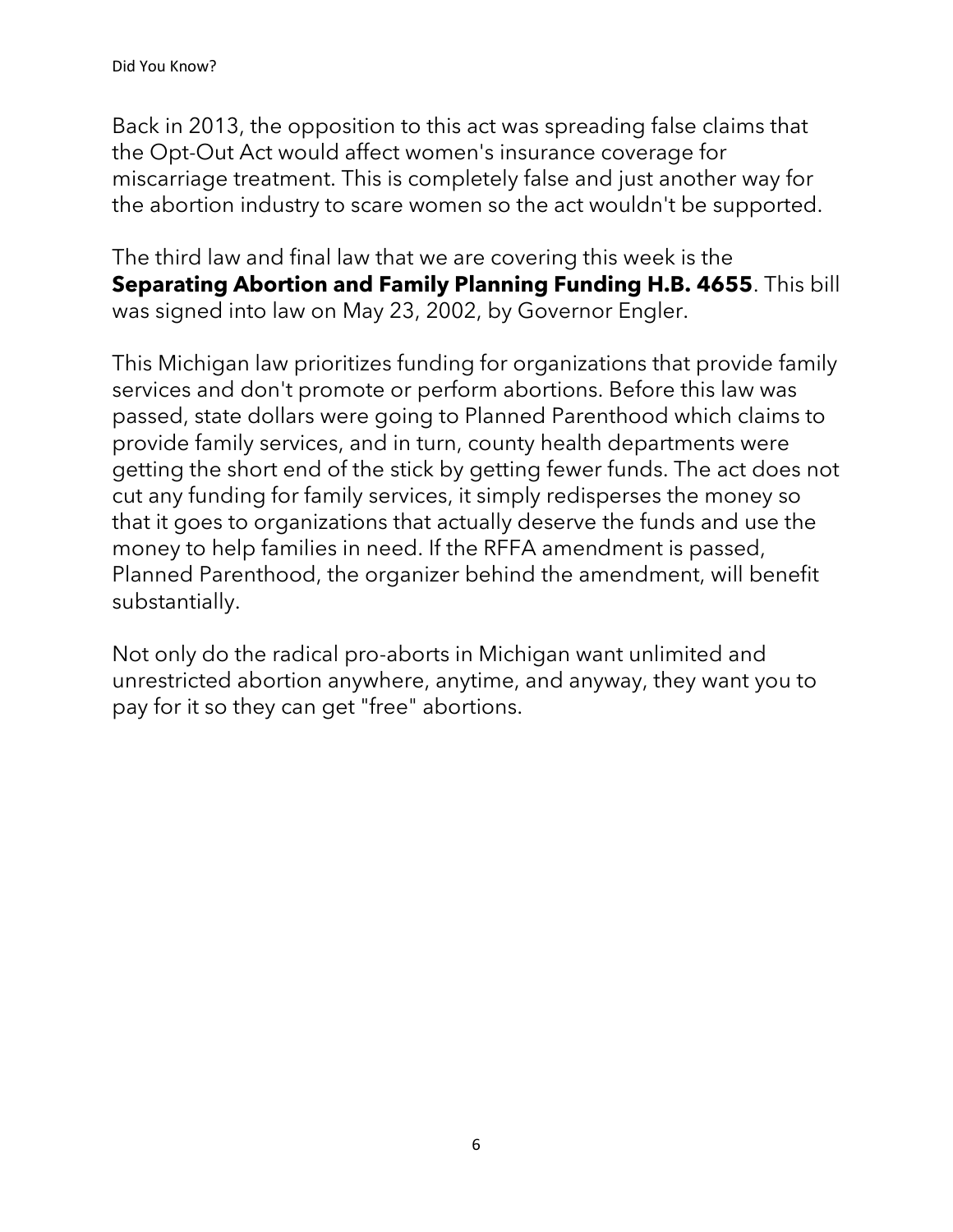Week Four

Did you know that the anything-goes abortion amendment would repeal the **Parental Consent for Abortion Law** and laws prohibiting school personnel from aiding children with abortions?

This week, we are focusing on laws that protect children. These laws include the **Parental Consent for Abortion Law** and the **Public School Abortion Policy**.

The first law is the **Parental Consent for Abortion Law**. This law was put into place through a citizen initiative petition drive with Michigan Legislature approval. The law went into effect on March 28, 1991.

Parental consent means that abortions cannot be performed on minors without the consent of at least one parent or legal guardian. Since this was passed, abortions on minor children have dropped from 3,820 to 683. This law allows parents to be involved in their child's care regarding sex and pregnancy. It is important that parents be made aware of these situations—especially when the child has been sexually assaulted and becomes pregnant.

The second law that the RFFA amendment will repeal is the **Public School Abortion Policy.** This act was passed in 1977 and prohibits school employees from teaching abortion as a "family planning" method or distributing any family planning device or drug. Under this policy, schools are penalized 5% of the school district's state aid if a school employee is found referring students for abortions or handing out family planning devices/drugs.

This policy protects children that are experiencing pregnancy from proabortion school employees who could take advantage of that situation for their own ideological crusade. Pregnant children need love and compassion as they are in a vulnerable state and this policy makes sure that school employees include parents in the care of their children. School employees have to obtain consent from parents for many